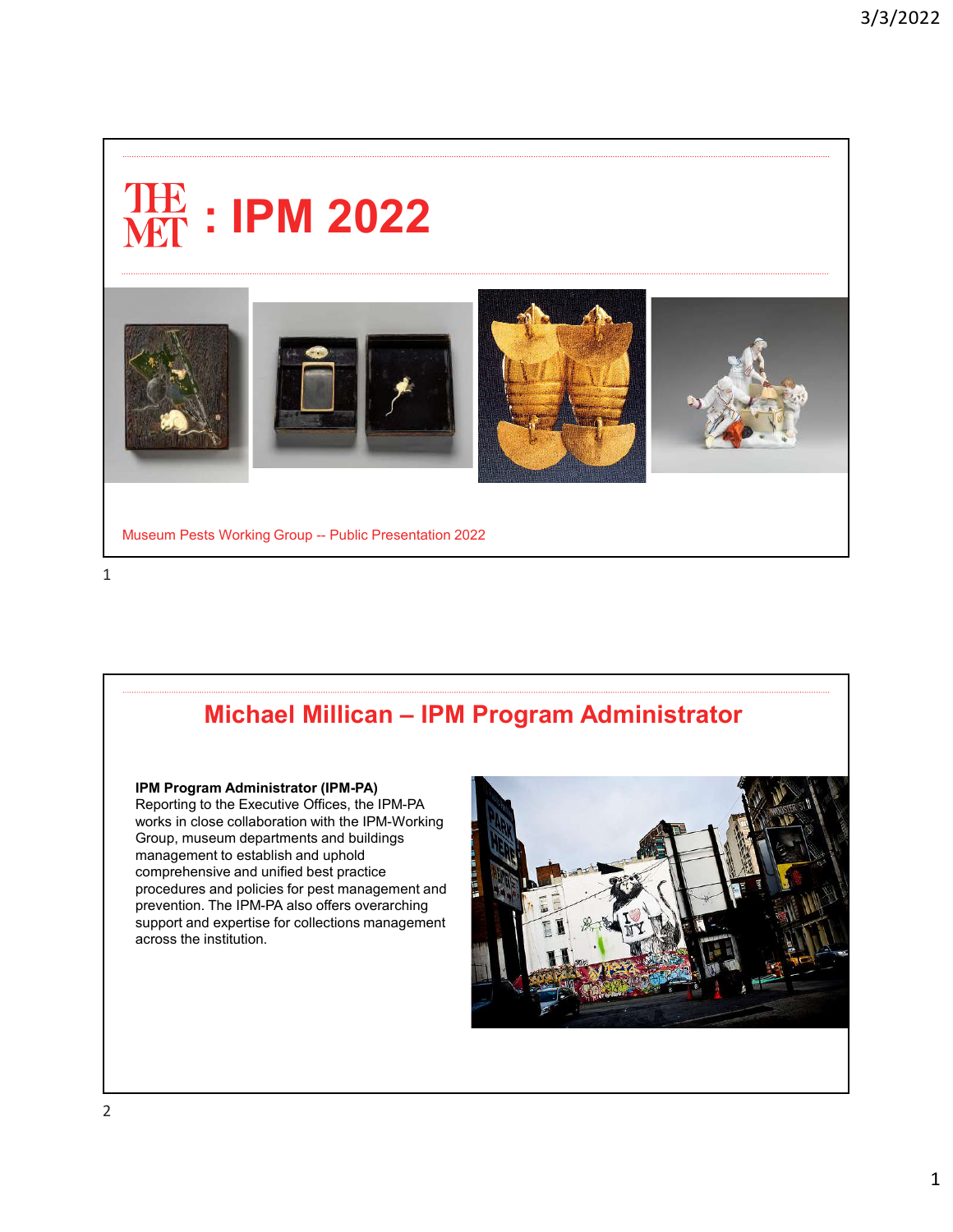

### Elements of the RFP

- Clearly Defined Museum IPM Scope of Work Detailing Inspection, Monitoring, and Treatment Methods and Expectations
- Seeking Vendors Experienced in Providing IPM Services
- Updated Inspection, Monitoring and Reporting Requirements
- Interest in Monitoring and Trapping Innovations
- Value Added Services: Kitchens and Rodent Control
- Cost Effective

4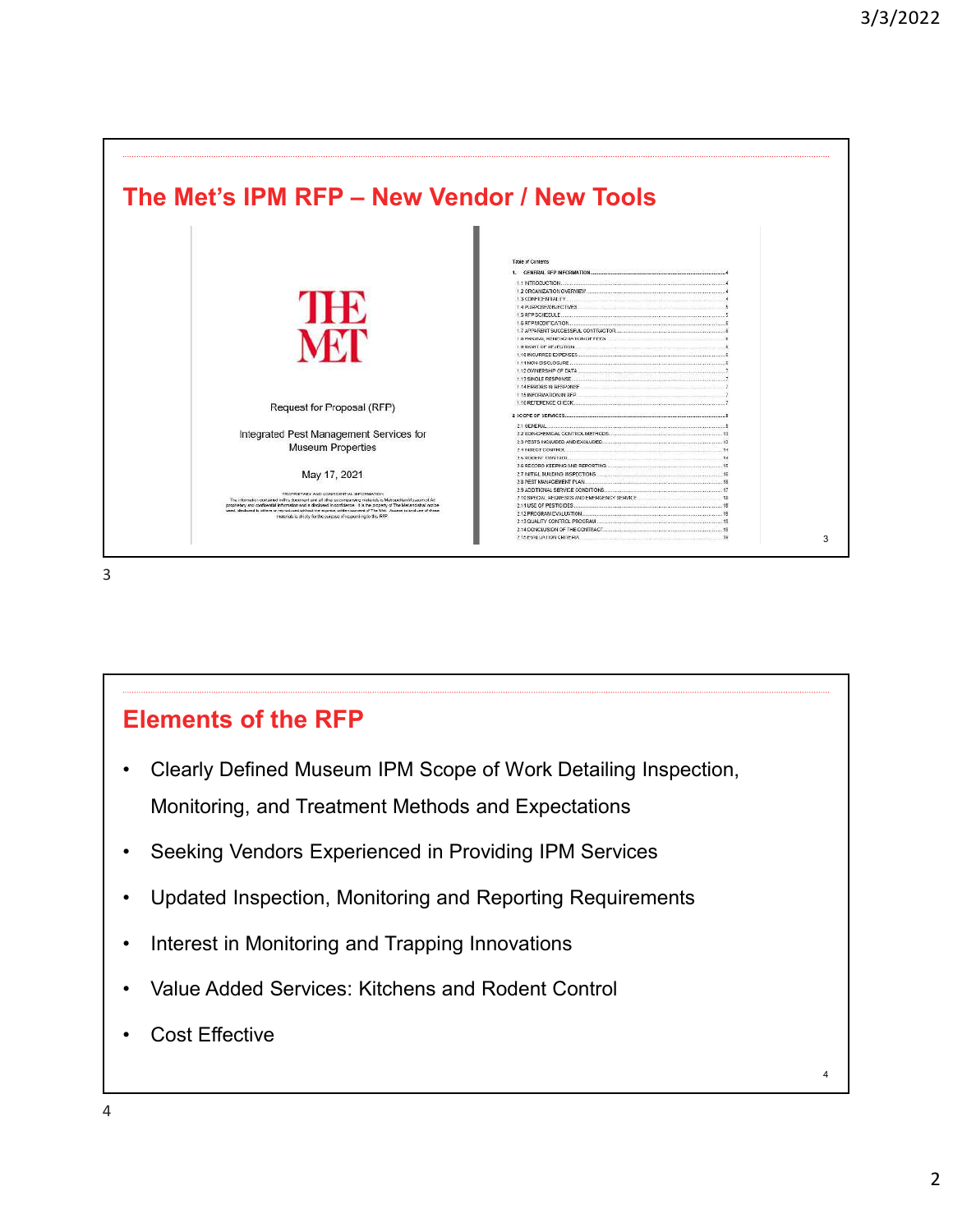5

6

#### RFP Process

- IPM Working Group: Draft Review, and Vendor Selection
- On-site Vendor Tours
- Partnering with Procurement on Process
- Proposal Evaluation
- Vendor Interviews
- Final Determination

5

### New Vendor / New Tools

- Local NYC vendor with IPM experience in museum settings
- Meets data collection requirements related to pest monitoring and conditions reporting
- Provides value added services related to rodent control and Foodservice
- Innovative monitoring and trapping equipment